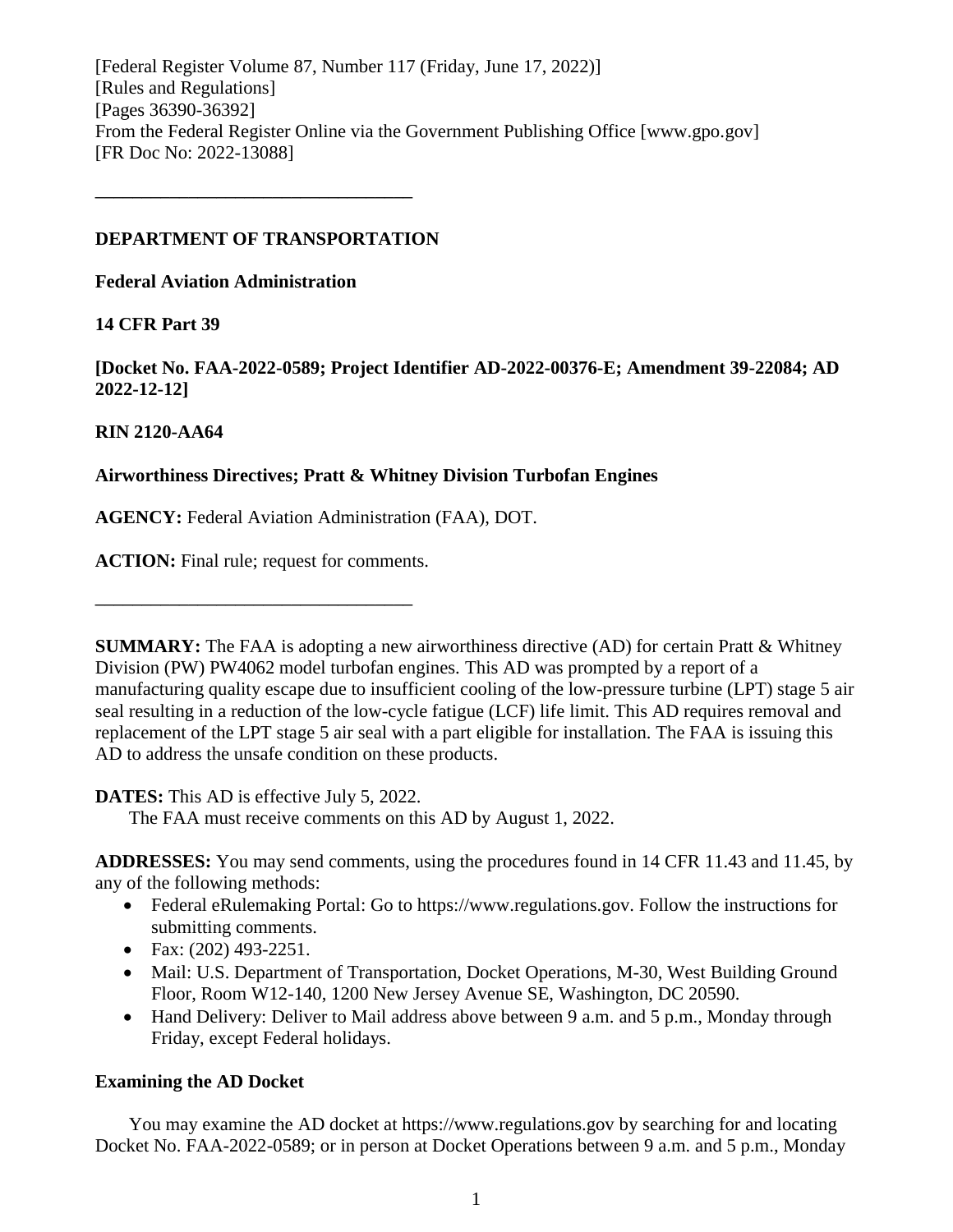through Friday, except Federal holidays. The AD docket contains this final rule, any comments received, and other information. The street address for Docket Operations is listed above.

**FOR FURTHER INFORMATION CONTACT:** Carol Nguyen, Aviation Safety Engineer, ECO Branch, FAA, 1200 District Avenue, Burlington, MA 01803; phone: (781) 238-7655; email: carol.nguyen@faa.gov.

#### **SUPPLEMENTARY INFORMATION:**

#### **Background**

The FAA received a report from the manufacturer of a quality escape, resulting in a life reduction of the LPT stage 5 air seal installed on certain PW4062 model turbofan engines. Subsequent investigation by the manufacturer revealed that insufficient cooling after heat treatment resulted in non-conformance to the design specifications. This non-conformance lowers the LCF capability in a section of the LPT stage 5 air seal that already has an LCF life limit, resulting in a reduction in the LCF life limit from 15,000 cycles to 8,240 cycles. This condition, if not addressed, could result in the uncontained release of the LPT stage 5 air seal, damage to the engine, and damage to the airplane. The FAA is issuing this AD to address the unsafe condition on these products.

#### **FAA's Determination**

The FAA is issuing this AD because the agency has determined the unsafe condition described previously is likely to exist or develop in other products of the same type design.

#### **AD Requirements**

This AD requires removal and replacement of the LPT stage 5 air seal.

#### **Justification for Immediate Adoption and Determination of the Effective Date**

Section 553(b)(3)(B) of the Administrative Procedure Act (APA) (5 U.S.C. 551 et seq.) authorizes agencies to dispense with notice and comment procedures for rules when the agency, for "good cause," finds that those procedures are "impracticable, unnecessary, or contrary to the public interest." Under this section, an agency, upon finding good cause, may issue a final rule without providing notice and seeking comment prior to issuance. Further, section 553(d) of the APA authorizes agencies to make rules effective in less than thirty days, upon a finding of good cause.

The FAA has found the risk to the flying public justifies waiving notice and comment prior to adoption of this rule because no domestic operators use this product. It is unlikely that the FAA will receive any adverse comments or useful information about this AD from any U.S. operator. Accordingly, notice and opportunity for prior public comment are unnecessary, pursuant to 5 U.S.C. 553(b)(3)(B). In addition, for the foregoing reason, the FAA finds that good cause exists pursuant to 5 U.S.C. 553(d) for making this amendment effective in less than 30 days.

### **Comments Invited**

The FAA invites you to send any written data, views, or arguments about this final rule. Send your comments to an address listed under ADDRESSES. Include "Docket No. FAA-2022-0589; Project Identifier AD-2022-00376-E" at the beginning of your comments. The most helpful comments reference a specific portion of the final rule, explain the reason for any recommended change, and include supporting data. The FAA will consider all comments received by the closing date and may amend this final rule because of those comments.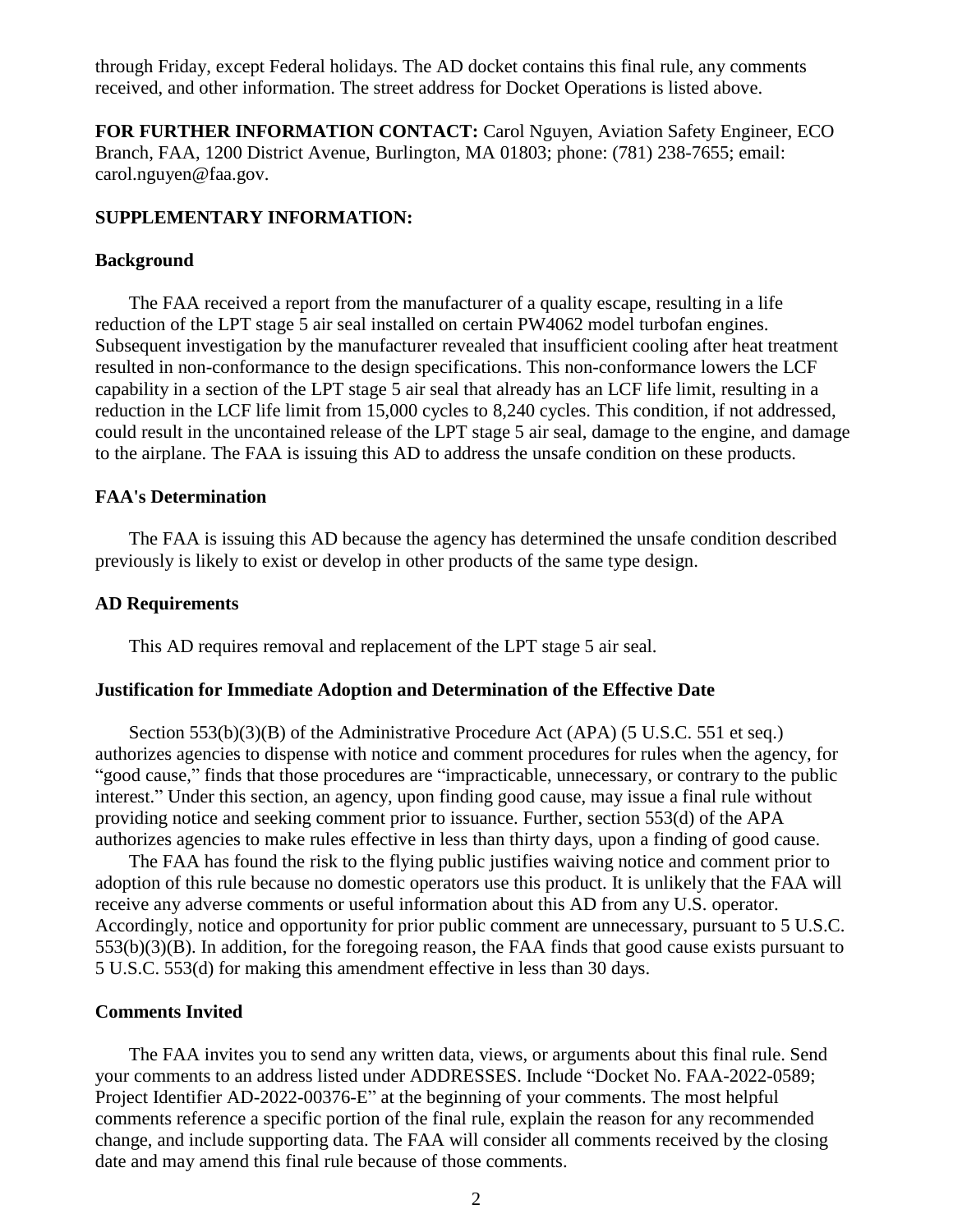Except for Confidential Business Information (CBI) as described in the following paragraph, and other information as described in 14 CFR 11.35, the FAA will post all comments received, without change, to https://www.regulations.gov, including any personal information you provide. The agency will also post a report summarizing each substantive verbal contact received about this final rule.

#### **Confidential Business Information**

CBI is commercial or financial information that is both customarily and actually treated as private by its owner. Under the Freedom of Information Act (FOIA) (5 U.S.C. 552), CBI is exempt from public disclosure. If your comments responsive to this AD contain commercial or financial information that is customarily treated as private, that you actually treat as private, and that is relevant or responsive to this AD, it is important that you clearly designate the submitted comments as CBI. Please mark each page of your submission containing CBI as "PROPIN." The FAA will treat such marked submissions as confidential under the FOIA, and they will not be placed in the public docket of this AD. Submissions containing CBI should be sent to Carol Nguyen, Aviation Safety Engineer, ECO Branch, FAA, 1200 District Avenue, Burlington, MA 01803. Any commentary that the FAA receives which is not specifically designated as CBI will be placed in the public docket for this rulemaking.

## **Regulatory Flexibility Act**

The requirements of the Regulatory Flexibility Act (RFA) do not apply when an agency finds good cause pursuant to 5 U.S.C. 553 to adopt a rule without prior notice and comment. Because FAA has determined that it has good cause to adopt this rule without prior notice and comment, RFA analysis is not required.

#### **Costs of Compliance**

The FAA estimates that this AD affects 0 engines installed on airplanes of U.S. registry. The FAA estimates the following costs to comply with this AD:

| Action                                     | <b>Labor</b> cost                                                          | <b>Parts</b><br>cost | Cost per<br>product | Cost on U.S.<br>operators |
|--------------------------------------------|----------------------------------------------------------------------------|----------------------|---------------------|---------------------------|
| Remove and replace LPT<br>stage 5 air seal | 49 work-hours $\times$ \$85 per   \$165,270   \$169,435<br>hour = $$4,165$ |                      |                     | \$0                       |

**Estimated Costs**

#### **Authority for This Rulemaking**

Title 49 of the United States Code specifies the FAA's authority to issue rules on aviation safety. Subtitle I, section 106, describes the authority of the FAA Administrator. Subtitle VII: Aviation Programs describes in more detail the scope of the Agency's authority.

The FAA is issuing this rulemaking under the authority described in Subtitle VII, Part A, Subpart III, Section 44701: General requirements. Under that section, Congress charges the FAA with promoting safe flight of civil aircraft in air commerce by prescribing regulations for practices, methods, and procedures the Administrator finds necessary for safety in air commerce. This regulation is within the scope of that authority because it addresses an unsafe condition that is likely to exist or develop on products identified in this rulemaking action.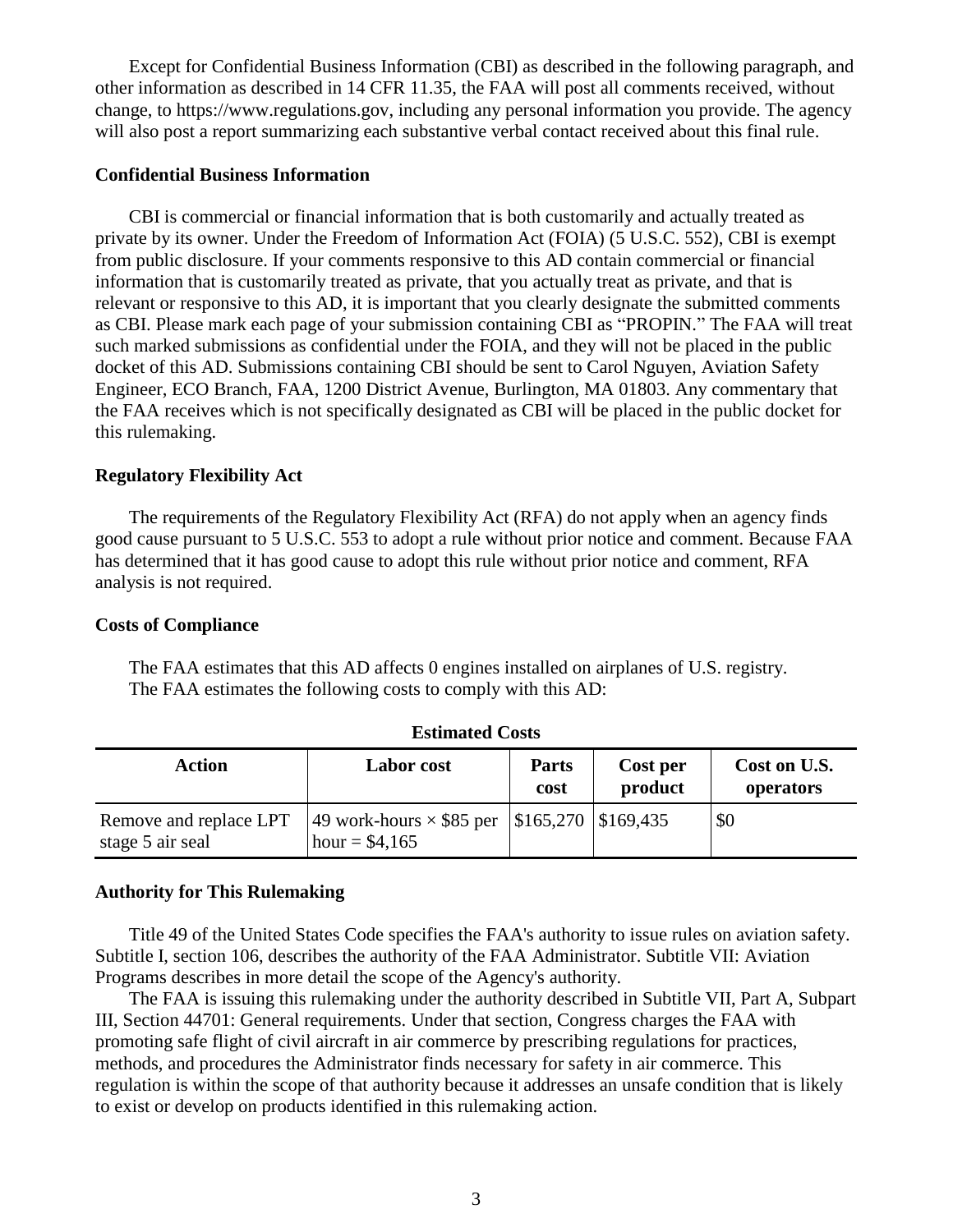# **Regulatory Findings**

This AD will not have federalism implications under Executive Order 13132. This AD will not have a substantial direct effect on the States, on the relationship between the national government and the States, or on the distribution of power and responsibilities among the various levels of government.

For the reasons discussed above, I certify that this AD:

(1) Is not a "significant regulatory action" under Executive Order 12866, and

(2) Will not affect intrastate aviation in Alaska.

### **List of Subjects in 14 CFR Part 39**

Air transportation, Aircraft, Aviation safety, Incorporation by reference, Safety.

### **The Amendment**

Accordingly, under the authority delegated to me by the Administrator, the FAA amends 14 CFR part 39 as follows:

# **PART 39–AIRWORTHINESS DIRECTIVES**

1. The authority citation for part 39 continues to read as follows:

Authority: 49 U.S.C. 106(g), 40113, 44701.

# **§ 39.13 [Amended]**

2. The FAA amends § 39.13 by adding the following new airworthiness directive: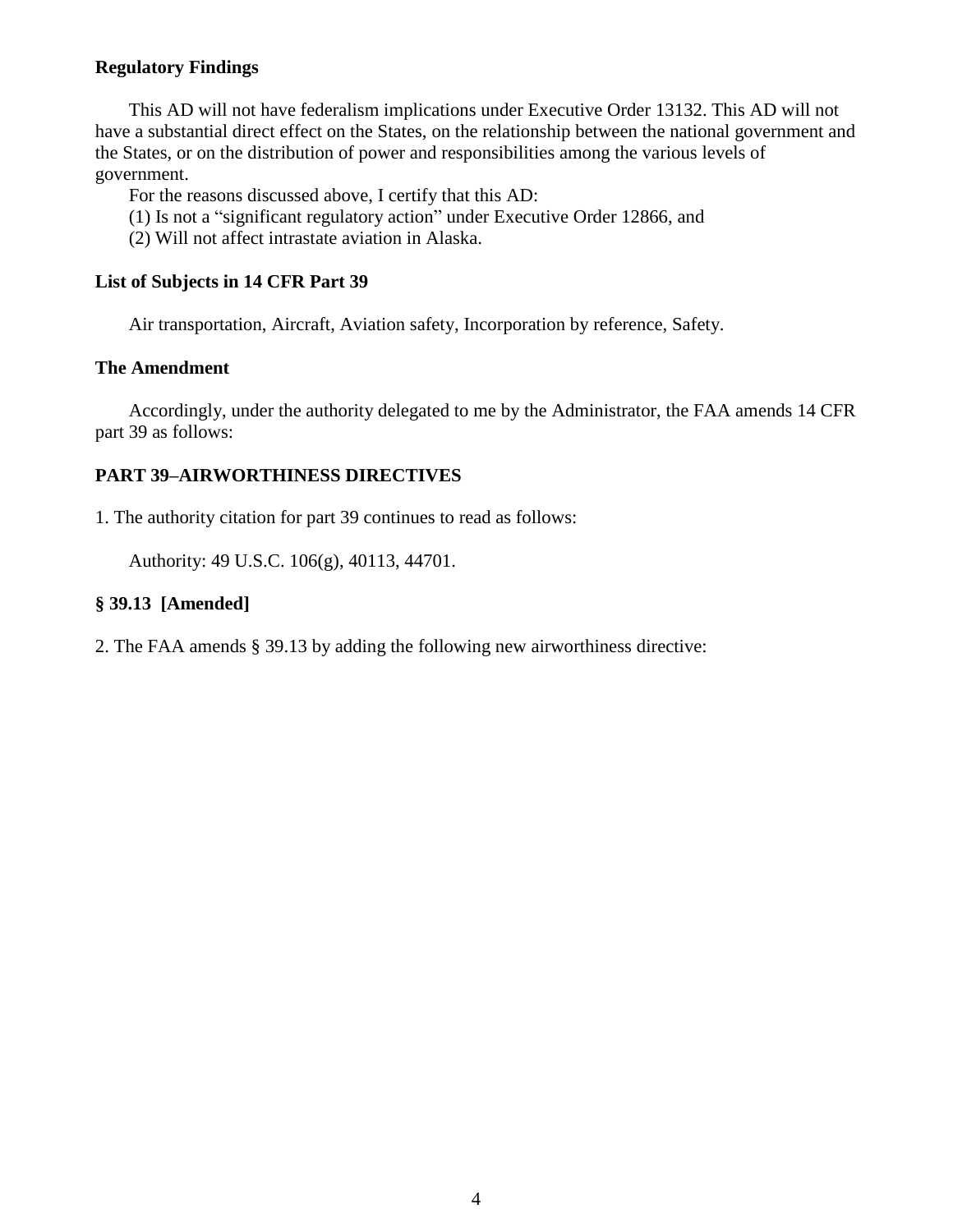

**AIRWORTHINESS DIRECTIVE**

**www.faa.gov/aircraft/safety/alerts/** www.gpoaccess.gov/fr/advanced.html

**2022-12-12 Pratt & Whitney Division:** Amendment 39-22084; Docket No. FAA-2022-0589; Project Identifier AD-2022-00376-E.

# **(a) Effective Date**

This airworthiness directive (AD) is effective July 5, 2022.

### **(b) Affected ADs**

None.

# **(c) Applicability**

This AD applies to Pratt & Whitney Division (PW) PW4062 model turbofan engines with an installed low-pressure turbine (LPT) stage 5 air seal, part number (P/N) 50N324, having a serial number (S/N) listed in Table 1 to paragraph (c) of this AD, installed.

| <b>Engine S/N</b> | <b>LPT Module S/N</b> | <b>LPT Stage 5 Air Seal</b><br>(P/N 50N324) S/N |
|-------------------|-----------------------|-------------------------------------------------|
| 729382            | D29382                | <b>CLDLD30255</b>                               |
| 729389            | D <sub>29389</sub>    | <b>CLDLD30254</b>                               |
| 729392            | D29392                | CLDLD30256                                      |
| 729393            | D29393                | <b>CLDLD30265</b>                               |
| 729395            | D <sub>29395</sub>    | <b>CLDLD30253</b>                               |
| 729396            | D29396                | CLDLD30257                                      |
| 729397            | D29397                | <b>CLDLD30267</b>                               |
| 729398            | D29398                | <b>CLDLD30269</b>                               |
| 729399            | D29399                | CLDLD30266                                      |
| 729400            | D <sub>29400</sub>    | CLDLD30263                                      |
| 729401            | D <sub>29401</sub>    | <b>CLDLD30268</b>                               |
| 729402            | D <sub>29402</sub>    | <b>CLDLD30260</b>                               |
| 729404            | D29404                | <b>CLDLD30262</b>                               |
| 729406            | D29406                | <b>CLDLD30270</b>                               |

# Table 1 to Paragraph (c) – Affected LPT Stage 5 Air Seals

# **(d) Subject**

Joint Aircraft System Component (JASC) Code 7250, Turbine Section.